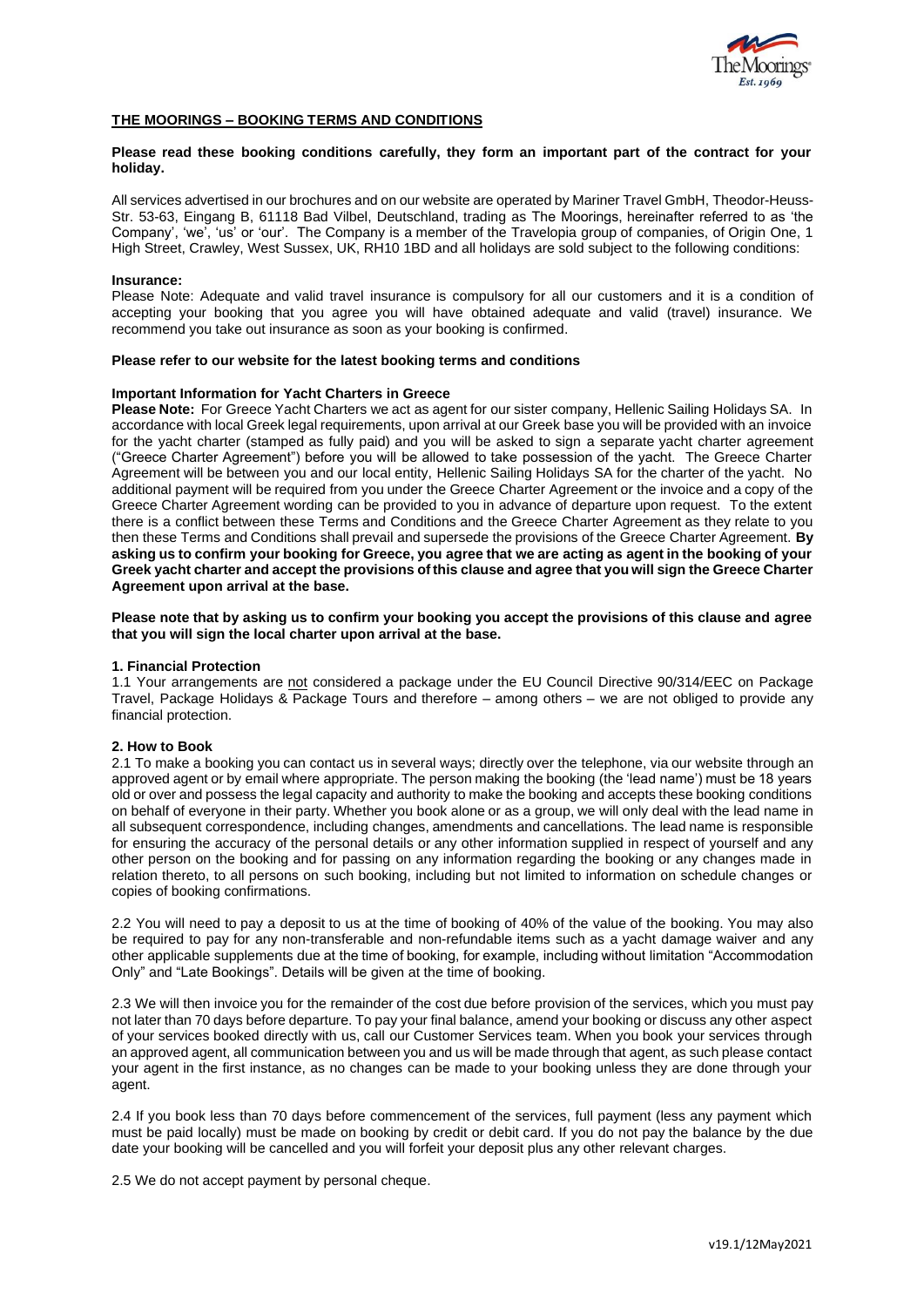

2.6 If we accept your booking, we will issue a Booking Confirmation Invoice. Subject to section 2.7 below, a contract will exist between us from the date we issue the Booking Confirmation Invoice or if you book within 7 days of commencement of the services the contract will exist when we accept your full payment of the cost. When you receive the Booking Confirmation Invoice please check the details carefully and inform us immediately if anything is incorrect. Names on (travel) documents must exactly match those in your passports. Necessary documents, such as travel documents, will be sent or emailed to approximately 14 days before commencement of the services, and will not be issued unless payment of the due balance has been received in full. We cannot accept any liability for any documents, including tickets, lost in the post. Departure documents may be in paper or email form depending on your chosen services.

2.7 We may not be able to confirm some of our at sea arrangements straight away. In these instances we may issue a Booking Confirmation Invoice, however, the contract for arrangements that we have not been able to confirm will only be made when we have sent you written confirmation that those additional arrangements have been finalised. If there is any change to any of the details discussed at the initial time of booking (before we issued the initial Booking Confirmation Invoice), we will notify you promptly of these changes, including if there is any change to the price. If any of these changes are not acceptable then you will be entitled to cancel your booking and receive a full refund provided you notify us within 7 days of receiving details of the changes.

2.8 If relevant, we may be able to advance register your request before the release of the relevant yacht fleet. Requests that are made more than 11 months in advance are subject to availability and prices. When you make a request you will be asked to pay a holding fee, however, neither party is legally bond to a contract until the booking and prices are confirmed and either party can withdraw without penalty up until the booking is confirmed. Once the fleet schedule is confirmed you will be given a priority option to book and advised accordingly of the yacht and day of departure. If your booking is confirmed as set out above, the holding fee will be transferred to a deposit. Should the final program not be suitable you can withdraw with a refund of the holding fee or you can move the holding fee to a deposit on an alternative charter with the Company with no amendment fee charged. A Confirmation Invoice will be issued once the yacht has been confirmed.

2.9 Taxes (including tourist taxes), resort fees or similar fees that are charged locally may be implemented or changed without prior warning. We do not accept responsibility for these costs, which must be paid by you and are not included within your price.

2.10 Your personal safety is of paramount importance to us and therefore it is imperative that you advise us at the time of booking of any condition, medical or otherwise, that might affect your or other people's enjoyment of the services.

2.11 It is a condition of your booking that you and all members of your party provide certain information that may be sent to governmental authorities and border control and security agencies for the purpose of security and counter terrorism. This is known as Passenger Name Records (PNR) data and/or Advance Passenger Information The information you must provide will include, but not be limited to, full name – as shown in your passport or travel document, gender, date of birth, travel document type, number, country of issue and expiry date, and for travel to the U.S., your country of residence and the address for your first night's stay.

2.12 We may transfer your booking to another company within our group, but this will have no effect on your arrangements.

2.13 If relevant, by making this booking you confirm that you and/or members of your crew/party are capable and competent to sail the yacht in the conditions and cruising area of charter in-line with port authority regulations advised at point of sale. As the Lead Name, you are responsible for ensuring you have the necessary documentation for the cruising area.

2.14 If you book via our website or have opted in other circumstances for us to contact you via email, we will communicate with you using the email address you have provided. For example, to provide your e-confirmation, eticket, e-cancellation, etc. We will assume that your email address is correct and that you understand the risks associated with using this form of communication. Please note that you may still have to contact us via our call centre or in writing as required in these Booking Conditions. We always prefer to have telephone contact details for customers should we be in a position to need to contact them.

## **3. Prices and Surcharging**

3.1 All guide prices we advertise are accurate at the date published, but we reserve the right to change any of those prices from time to time. Prices include a cost for fuel that was estimated at the date of this publication. Prices on our website are updated regularly. In the unlikely event of an administrative error leading to an incorrect price being displayed or quoted, we reserve the right to correct it. Offers are not combinable unless expressly stated and may be withdrawn at any time. All quotations are provisional until confirmed in writing on your Booking Confirmation and Invoice. Before you make a booking we will give you the up-to-date price of your chosen charter including the cost of any supplements, upgrades or additional facilities which you have requested.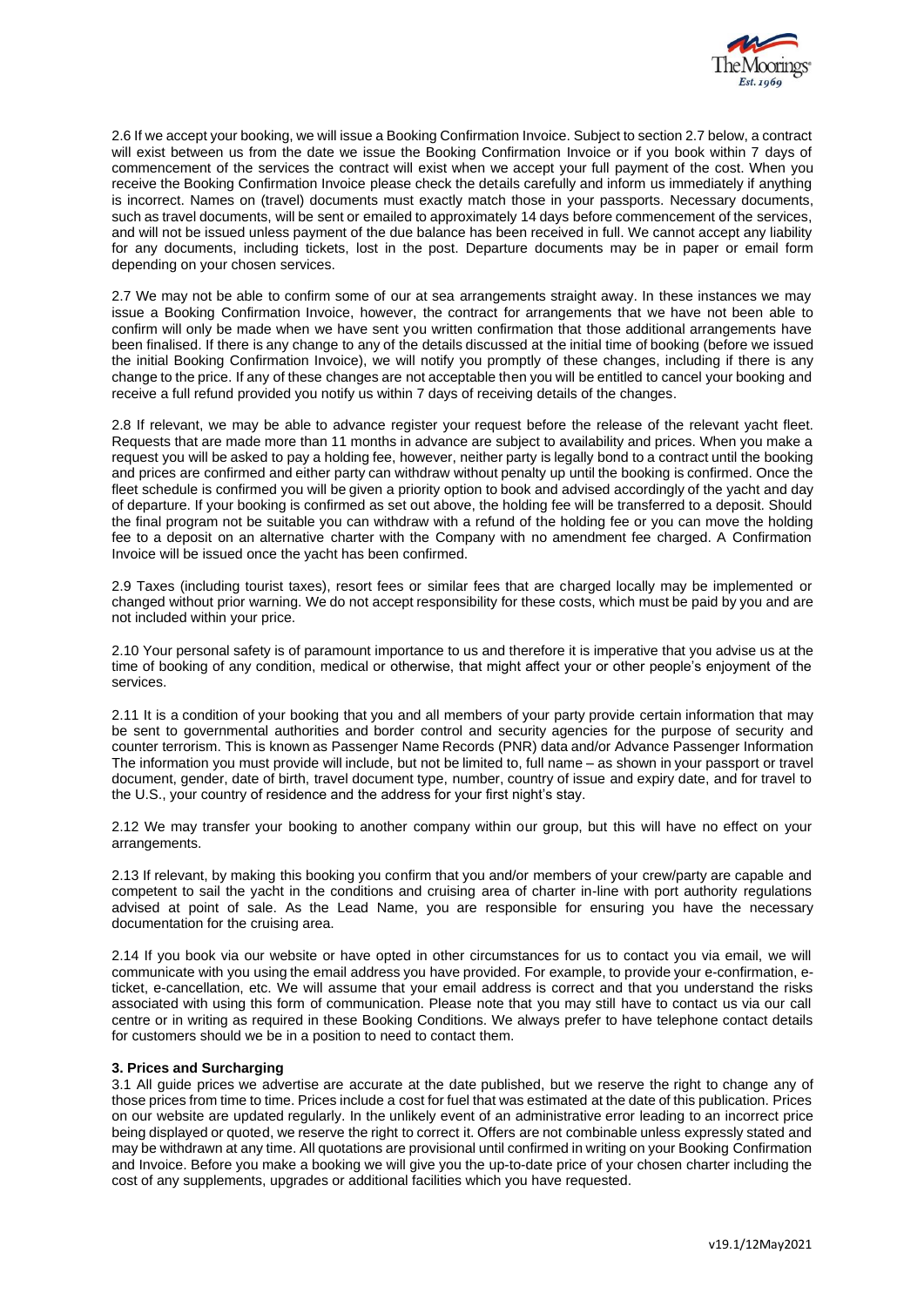

3.2 Changes in costs, including without limitation the cost of fuel, dues, taxes, VAT or other sales tax or fees chargeable for services such as embarkation or disembarkation fees at ports and exchange rates mean that the price of your arrangements may change after you have booked. However, there will be no change within 30 days of your departure. We will absorb and you will not be charged for any increase equivalent to 2% of the price of your arrangements, which excludes insurance premiums and any amendment charges. You will be charged for the amount over and above that, plus an administration charge of €10.00 per person together with an amount to cover agents' commission. If this means that you have to pay an increase of more than 10% of the price of your arrangements, you may either accept a replacement from us of equivalent or similar standard and price (at the date of the change) if we are able to offer you one or you may cancel your booking and receive a full refund, except for any amendment charges. Should you decide to cancel for this reason, you must exercise your right to do so within 14 days from the issue date printed on your final invoice. If any change in our costs would cause a reduction in your price, we will not make refunds of amounts less than 2% of the price of your arrangements, which excludes insurance premiums and any amendment charges, but we will refund in full amounts exceeding such 2%, after deducting an administration charge of €10.00 per person. However, please note that arrangements are not always purchased in local currency and some apparent changes have no impact on the price of your arrangements due to contractual and other protection in place.

3.3 In all cases, we will only consider an appropriate refund of insurance premiums paid if you can show that you are unable to transfer or reuse your policy.

3.4 Dates and itineraries shown for tours/Flotillas are indicative only and subject to change.

## **4. If You Change or Cancel Your Booking**

4.1 If, after our Booking Confirmation has been issued, you (i) make a change to your existing booking or (ii) or wish to change to another arrangement or change the commencement date, we will try to make the changes subject to availability, provided that notification is received in writing from the lead name and you pay the appropriate administration fee as set out below. Where the booking confirmed is a Yacht Charter only (i.e. it is not flight inclusive or otherwise includes any other services or purchases from us) which is fully provided for by the Company, we will not charge you fees to amend your booking in the following circumstances:

- To correct an incorrect initial, first name, Surname or title
- To change your crew members (providing the lead name does not change) up to 70 days before departure

Should you wish to change any crew members within 70 days of departure, a change fee of €30 will be applied per change.

Should you wish to amend the Yacht Charter element of your holiday to an alternative date, outside of 70 days before the departure date, you will not be charged an administration change fee, but you will be charged the difference in the cost of the charter. Should you wish to change the Yacht Charter element of your holiday within 70 days of departure, an administration fee of €60 will be applied in addition to any difference in the cost of the holiday. For the avoidance of doubt, if the charter you change to is, at the time of amendment, cheaper than what you have paid for your original charter, no refund will be given. Please note that a maximum of 2 date amendments are allowed to be made to your original booking. For any changes made within 7 days of departure then, in addition to the fees detailed above, you shall also forfeit any payments already made in respect of pre-purchased ancillary items (such as, for example, water toys, provisioning & beverages) and should you wish to acquire the same for your amended date you will have to re-purchase such items.

For absolute clarity and the avoidance of doubt the above amendment charges only apply to the Yacht Charter element of any bookings. Any flight-inclusive, or other package bookings, are subject to additional charges and, by way of example only, any amendments to any flights, or otherwise, will be subject to additional charges (such as, but not limited to, those detailed in 4.2 and 4.4 below).Should you have purchased anything other than a Yacht Charter only then the above provisions do not apply to any item which we, the Company, are not directly supplying.

4.2 In addition to the above, any alteration, whether a change to an existing booking or a change to another commencement date, will also be subject to payment by you of any costs imposed by any of the suppliers providing the component parts of the booking. If the services to which you change is more expensive than the one you originally booked, a further deposit will also be payable. For the avoidance of doubt, we will not be responsible for any parts of your holiday booked independently by you.

4.3 Where you are unable to travel you can transfer your booking to another person, providing the following conditions are met:

a) you must notify us in writing at least 70 days before departure and give us authority to make the transfer; and b) your request is accompanied by all original travel documents which you have received and the full name and address of the person to whom you wish to transfer your booking ("transferee"); and

c) the transferee is acceptable to us, accepts the transfer and these Booking Conditions and fulfils any conditions that apply to the booking; and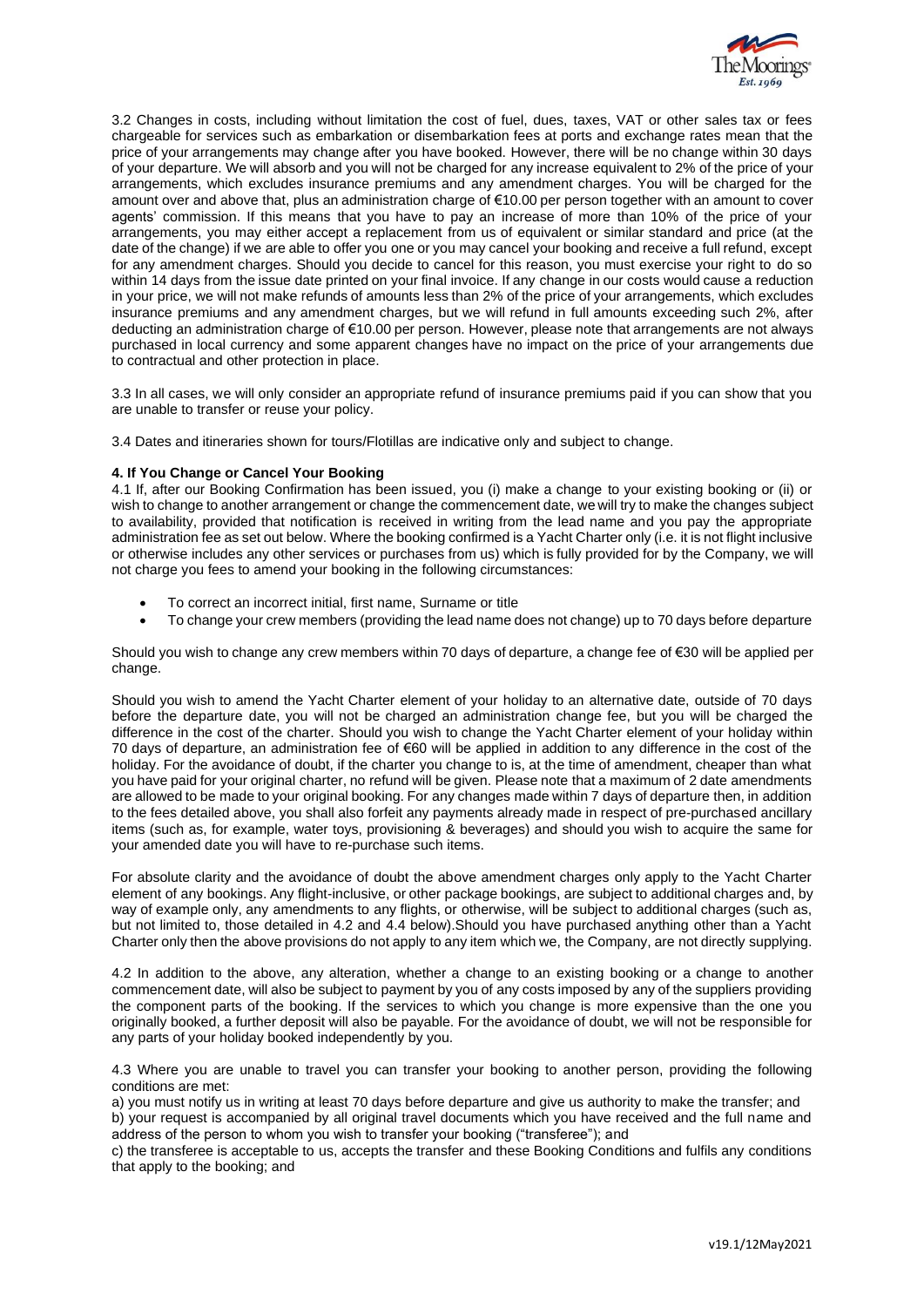

d) the transferee confirms that they have their own travel insurance in place, as your policy cannot be transferred, and the premium cannot be refunded; and

e) payment is made by you of an administrative charge of a minimum of €40 per person plus payment of all costs charged or levied by those supplying your travel arrangements.

Both the transferor and transferee will be jointly and severally liable for payment of the charter price and other associated expenses.

4.4 When the price per person is dependent on the number of people in the accommodation and the number of people changes, the price will be recosted based on the new party size. Any increase in price payable is not a cancellation charge. A separate cancellation charge will be levied in respect of bookings cancelled. A new confirmation invoice will be issued as appropriate on which the cancellation charge will be shown. You are at liberty to provide evidence that no or significantly lower costs have been incurred in connection with the cancellation or failure to travel than the costs charged by The Moorings in the applicable flat rate (see 4.5 below).

4.5 You, or any member of your party, may cancel your booking at any time providing that the cancellation is made by the lead name in writing. Notice of cancellation will be effective upon receipt by us of your written communication. As we start to incur costs from the time the contract is confirmed we will retain your deposit and in addition will apply other cancellation charges as shown below. These charges are based on how many days before your booked commencement we received your cancellation notice. These charges are a percentage of the total cost of your booking, not including your insurance premium. If you want to cancel one or more passengers on the booking you will have to pay a proportion of the applicable cancellation charge based on the number of passengers you wish to cancel from the booking:

| Period before commencement when written<br>notice of cancellation is received by us | Cancellation charge as a %<br>of total cost<br>(excluding any insurance premiums and any<br>amendment fees already paid to us) |
|-------------------------------------------------------------------------------------|--------------------------------------------------------------------------------------------------------------------------------|
| More than 69 days                                                                   | Loss of deposit                                                                                                                |
| 36-69 days (inclusive)                                                              | 50% of total cost*                                                                                                             |
| 22-35 days (inclusive)                                                              | 70% of total cost*                                                                                                             |
| 11-21 days (inclusive)                                                              | 90% of total cost*                                                                                                             |
| 0-10 days (inclusive)                                                               | 100% of total cost*                                                                                                            |

\* We strongly recommend you to take out insurance that includes cover against irrecoverable cancellation costs. Additionally, you will remain responsible for the full amount of your insurance premium and this will not be refunded in the event of your cancellation. You may however be able to transfer this cover to another arrangement. Please note that certain costs may be refunded should you cancel the entire booking (i.e. Yacht Damage Waiver, Yacht fuel supplement, Cruising taxes) before cancellation charges are applied

4.6 All communications relating to this contract (in particular any requests to cancel or amend your arrangements) must be from the Lead Name in writing and sent by emai[l info@mooringsnet.de](mailto:info@mooringsnet.de) (please call also to ensure your email has been received) or delivered by hand or sent by recorded delivery post to Travelopia, Theodor-Heuss-Str. 53-63, Eingang B, 61118 Bad Vilbel, Germany.

## **5. If We Change or Cancel Your Charter**

5.1 We reserve the right to cancel your booking or change any of the facilities, services or prices described in our brochures or website. We will endeavour to advise you of any changes known at the time of booking.

5.2 We plan the arrangements for your booking many months in advance and may occasionally have to cancel your booking or make changes, most of which are minor. A change of yacht to one of a similar size (within 2 foot) with the same number of cabins, change or route within a cruising area or change of base where the cruising areas remains the same or similar will not be considered a major change. If a major change becomes necessary, we will advise you of the change as soon as reasonably possible. Whether a change is 'major' depends on the nature of the booking and may include: a significant change of destination, a change of yacht to one of significantly lower standard. These changes are only examples and there may be other significant changes which constitute major changes. When a major change occurs, you will have the choice of either:

(a) accepting the change, or

(b) accepting a replacement yacht from us of equivalent or similar standard and price (at the date of the change), if we are able to offer you one, or

(c) cancelling your booking, in which case you shall receive a full refund of all monies paid.

5.3 We may also have to cancel your travel arrangements. Operation of some bookings (e.g. Flotillas) are dependent on a minimum number of persons booking. If that number is not achieved, we reserve the right to cancel the booking. However we will not cancel your booking less than 70 days before the scheduled departure date except for reasons of force majeure (as defined below), or failure on your part to pay the deposit and/or final balance, or any other reason beyond our control. If we are forced to cancel your booking after departure we will, wherever possible, make suitable alternative arrangements. If we are unable to make such alternative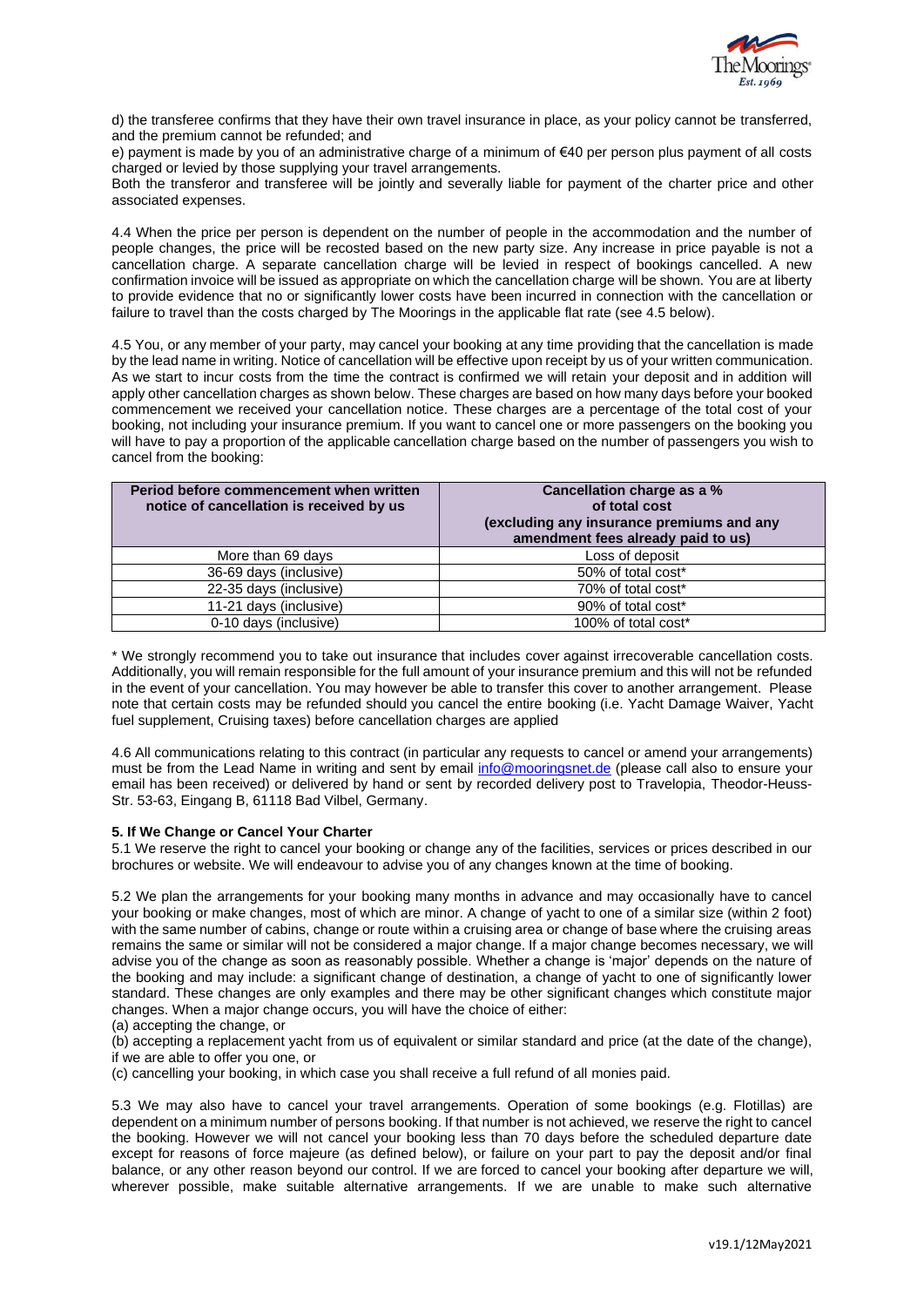

arrangements, or you reject these for good reason then we will return you to your point of departure and refund you for any unused services, if appropriate.

5.4 Where we make a major change to or cancel your booking, except where a major change or cancellation arises from circumstances amounting to force majeure, consolidation due to minimum numbers not being attained, failure on your part to pay the deposit and/or final balance or for any other reason beyond our control, we will pay you, as a minimum, compensation as detailed below. Any compensation payable will be on these scales, based on how many days before your booked commencement date we tell you of a major change:

| Period before commencement date when we notify<br>you of a major change      | Compensation payable per person* |
|------------------------------------------------------------------------------|----------------------------------|
| Before balance due date                                                      | Nil                              |
| Between balance due date and 29 days (inclusive)<br>before commencement date | €12.00                           |
| Between 28 days and 15 days (inclusive) before<br>commencement date          | £ €24.00                         |
| Between 14 days and 8 days (inclusive) before<br>commencement date           | €36.00                           |
| 7 days or less before commencement date                                      | €48.00                           |

5.5 This standard compensation payment will not affect your statutory or other legal rights. \*We will only make one compensation payment for each full-fare-paying adult in the booking. Any children not paying the full adult fare will receive compensation on a pro rata basis of the adult fare.

5.6 We strongly recommend that you make no travel arrangements to your point of departure, make any connecting travel that is non-refundable or non-changeable or incurs penalties or incur any costs in respect of visas or vaccinations until such time as your travel itinerary has been confirmed on your departure documents. If you make such arrangements which you are then unable to use due to a change in your itinerary we shall not be liable to you for the cost of those arrangements.

5.7 Circumstances amounting to "force majeure" include any event which we or the supplier of the service(s) in question could not even with all due care, foresee or forestall such as (by way of example and not by way of limitation) war, threat of war, riots, civil disturbances, industrial disputes, actual or threatened terrorist activity and its consequences, natural or nuclear disasters, fire, acts of God, unavoidable and unforeseeable technical problems with transport for reasons beyond our control or that of our suppliers, closed or congested ports, hurricanes and other actual or potential adverse weather conditions, flood, epidemics, health risks or pandemics illness and any other similar events.

## **6. Our Liability, Conditions of Carriage and Limitations**

6.1 Our obligations are to take reasonable skill and care to arrange for the provision of such services and facilities. You must show that reasonable skill and care has not been used if you wish to make any claim. Standards of, for example, safety, hygiene and quality vary throughout the transport and destinations that your booking may involve. The suppliers of the services and facilities included in your booking should comply with local standards where they are provided.

6.2 Our liability, except in cases involving death, injury or illness, shall be limited to a maximum of 3 times the cost of your arrangements. Our liability in all cases will be limited in accordance with and/or in an identical manner to that contained in any relevant international convention as detailed below. We are to be regarded as having all benefit of any limitation of compensation contained in these or any conventions. You can ask for copies the international conventions, from our offices at Travelopia, Theodor-Heuss-Str. 53-63, Eingang B, 61118 Bad Vilbel, Germany.

6.3 We shall have no liability where the cause of the failure to provide, or failure in, your charter or any death or personal injury you may suffer is not due to any fault on our part because it is either attributable to you, or attributable to someone unconnected with your charter and is unforeseeable or unavoidable, or is attributable to our employees, agents, subcontractors and suppliers and their staff whilst acting outside the scope of their employment, or is due to information, however obtained, from outside sources such as independent third party websites, or is due to unusual or unforeseeable circumstances beyond our control, the consequences of which could not have been avoided even if all due care had been exercised, or an event which neither we, nor our agents or suppliers could have foreseen or forestalled, or related to any consequential loss not directly connected to the contract with us.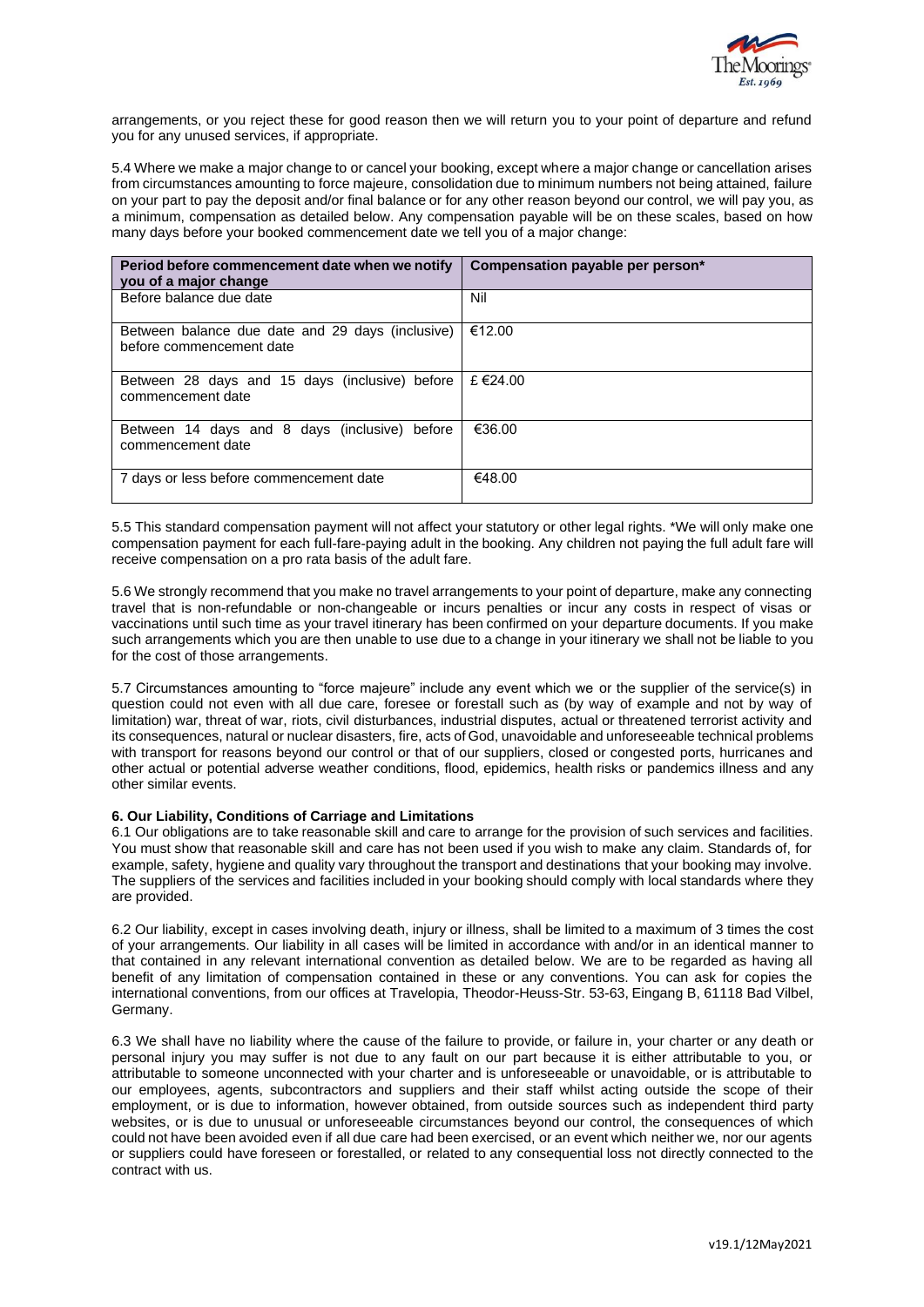

6.4 If any international convention applies to, or governs, any of the services or facilities included in your booking arranged or provided by us and you make a claim against us of any nature arising out of death, injury, loss or damage suffered during or as a result of the provision of those services or facilities, our liability to pay you compensation and/or the amount (if any) of compensation payable to you by us will be limited in accordance with and/or in an identical manner to that provided for by the international convention concerned (in each case including in respect of the conditions of liability, the time for bringing any claim and the type and amount of any damages that can be awarded). International Conventions which may apply include, without limitation: in respect of carriage by sea, the Athens Convention 1974. For the avoidance of doubt, this means that we are to be regarded as having all benefit of any limitations of compensation contained in any of these Conventions or any other international conventions applicable to your charter. Other than as set out above, and as is detailed elsewhere in these booking conditions, we shall have no legal liability whatsoever to you for any loss or damage.

6.5 If you purchase any optional activities that are not part of your pre-booked itinerary, the contract for the provision of that activity will be between you and the activity provider. The decision to partake in any such activity is entirely at your own discretion and risk. If you do have any complaint about, or problem with, any optional activity purchased in resort your claim should be directed to the activity provider and not to us.

6.6 We may operate in regions where standards of accommodation, transport, safety, hygiene, medical facilities and other infrastructure may, at times, be lower than those you normally expect. The outline itineraries given for each booking must be taken as an indication of what should be accomplished, and not as a contractual obligation on our part. Changes in itinerary may be caused by local political conditions, flight cancellations, mechanical breakdown, weather, border restrictions, sickness, or other unforeseeable circumstances. Pro rata refunds will be given for services not utilised wherever possible.

6.7 In the event medical care becomes necessary during your booking, you may be hours or days travel by water, or other non-vehicular transportation from any medical facility. The medical facility you may be treated in may not have the same standards as hospitals or doctor's offices in your home country. The medical personnel you will be treated by may not speak fluent German or English and have the same training as medical personnel in your home country. You further acknowledge that an emergency evacuation may be unavailable and delayed at your vessel location, and that the medical facilities and attention available aboard the vessel are limited. Decisions are made by our staff based on a variety of perceptions and evaluations of the situation at hand. You understand and agree to abide by these decisions.

6.8 Please note that the timings only are indicative. These timings may be affected by operational difficulties or weather conditions.

## **7. Complaints**

7.1 If you have a complaint about your booking whilst away, you must immediately notify our local representative and the relevant supplier of the service and contact us if further action is required by us. If you are not happy with their action taken in response please follow this up within 35 days of your return by writing to our Customer Relations Department at Travelopia, Theodor-Heuss-Str. 53-63, Eingang B, 61118 Bad Vilbel, Germany or emailing us at [moorings@mooringsnet.de](mailto:moorings@mooringsnet.de) giving your booking reference and all relevant information. We will acknowledge your written notification within 7 days and aim to provide a full response within 28 days. You can also access the European Commission Online Dispute (ODR) Resolution platform at [http://ec.europa.eu/consumers/odr/.](http://ec.europa.eu/consumers/odr/) This ODR platform is a means of registering your complaint with us; it will not determine how your complaint should be resolved

## **8. Details of Insurance**

8.1 Adequate and valid (travel) insurance is mandatory for all clients while on one of our bookings. You are strongly advised to insure yourself against any possible risk that may occur and in particular to ensure that you have sufficient insurance in respect of dependent relatives and force majeure events. You are required to carry proof of insurance with you and produce it if reasonably requested by Company employees or suppliers.

## **9.Yacht Damage Waiver & Security Deposits**

9.1 For all charters featured by us, you will be required to provide cover against damage or loss to the vessel and ancillary equipment and either purchase Yacht Damage Waiver (Option 1) or pay a Security Deposit (Option 2) at the base or as further detailed below.

9.2 If you or your party cause damage or loss to the vessel, any ancillary equipment or to property belonging to a third party and such damage or loss is caused as a result of your gross negligence or reckless conduct you will be liable for the full extent of the loss suffered and our right to claim against you will not be limited or waived in any way by the payment of the Security Deposit/Damage Deposit or purchase of Yacht Damage Waiver. Acts that will be considered as gross negligence or reckless conduct will include, without limitation, sailing outside of defined sailing areas and/or hours, sailing the vessel under the influence of alcohol and/or drugs, not having sufficient crew in charge of the vessel at all times, not being in control of the vessel.

9.3 During the booking process you will be provided with the option of either purchasing Yacht Damage Waiver (and paying the Damage Deposit) or paying a Security Deposit as set out below. You will not be able to proceed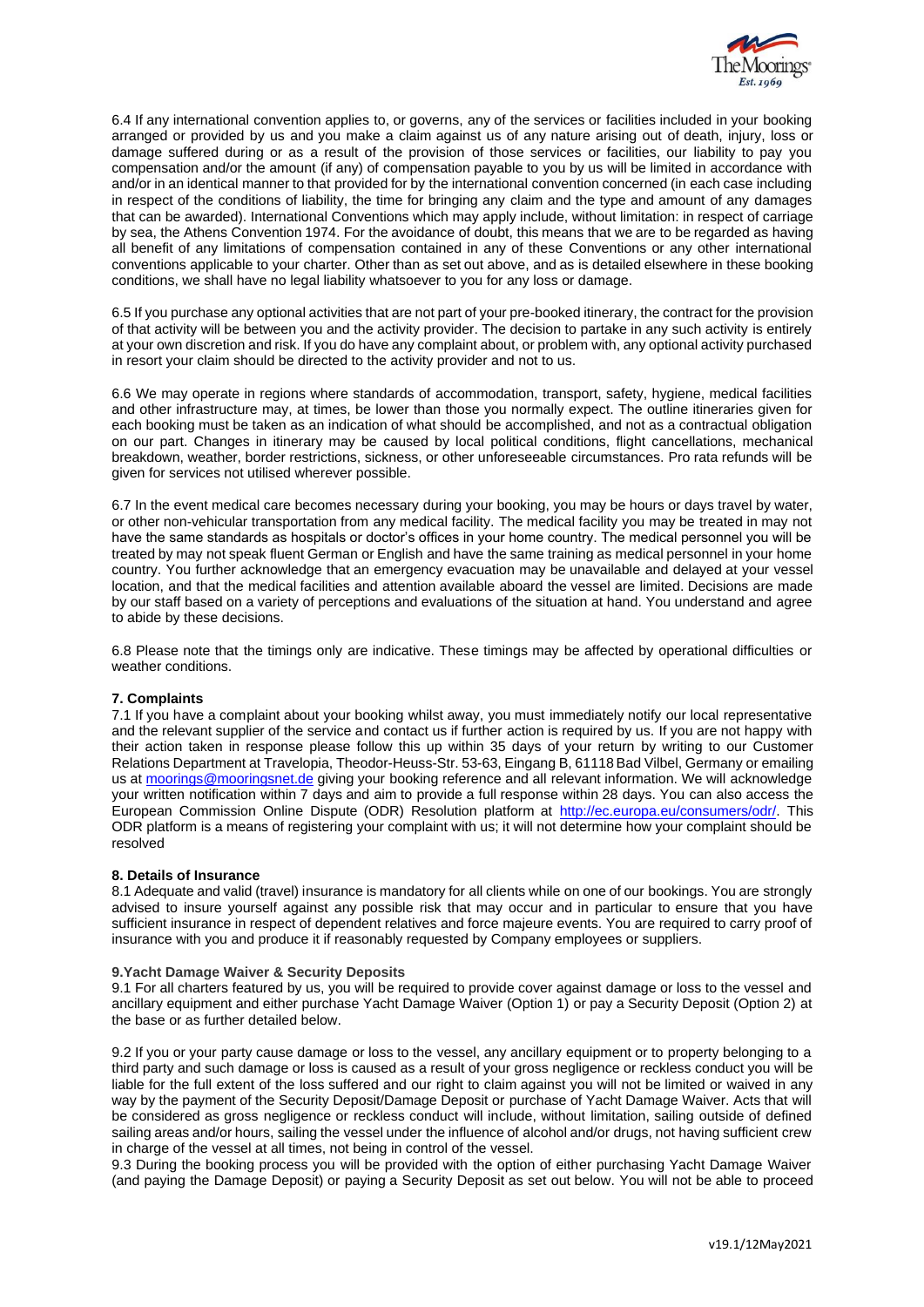

with your booking unless you agree to one of the options and by asking us to confirm your booking you are agreeing to comply with the content of this section and make any required payment.

## **Option 1: Yacht Damage Waiver**

If you choose to purchase the Yacht Damage Waiver this will be added to your booking. You will be provided with the cost of purchasing the Yacht Damage Waiver during the booking process which will be added to your overall charter cost. In addition, you will be expected to pay a sum of between €600 and €4,550, depending on the size of your boat, as Damage Deposit upon arrival at the yacht base. The Damage Deposit will be taken prior to embarkation and if you do not pay we reserve the right to cancel your booking without further liability and without any right to a refund and you will not be entitled to continue with the charter.

## **Option 2: Security Deposit**

If you choose to pay a Security Deposit only you will be asked to pay a sum of between €2,385 and €9,090, depending on the size of your boat, as Security Deposit upon arrival at the yacht base. The Security Deposit will be taken prior to embarkation and if you do not pay we reserve the right to cancel your booking without further liability and without any right to a refund and you will not be entitled to continue with the charter.

## **YDW Daily Fees and Security Deposits for Sail Boats (Monohulls & Catamarans) and Power Boats**

| YDW Option 1: Pay a daily fee in advance & reduce your Security Deposit at the Base                   |                 |                                              |                   |              |                  |  |  |
|-------------------------------------------------------------------------------------------------------|-----------------|----------------------------------------------|-------------------|--------------|------------------|--|--|
| YDW Option 2: Pay no daily fee in advance but pay a significantly higher Security Deposit at the Base |                 |                                              |                   |              |                  |  |  |
|                                                                                                       |                 | <b>YDW Option</b><br><b>Security Deposit</b> | <b>YDW Option</b> | Security     |                  |  |  |
|                                                                                                       |                 |                                              |                   | 2            | Deposit          |  |  |
| <b>Hull Type</b>                                                                                      | Yacht Size (ft) | EUR per day                                  | YDW <sub>1</sub>  | EUR per day  | YDW <sub>2</sub> |  |  |
| Catamaran                                                                                             | $30 - 41$       | 59                                           | 600               | 0            | 3,390            |  |  |
|                                                                                                       | $42 - 44$       | 64                                           | 900               | $\Omega$     | 4,345            |  |  |
|                                                                                                       | 45-49           | 67                                           | 900               | $\Omega$     | 5,775            |  |  |
|                                                                                                       | 50-99*          | 85                                           | 900               | 0            | 8,130            |  |  |
| Monohull                                                                                              | 30-34           | 37                                           | 600               | $\Omega$     | 2,680            |  |  |
|                                                                                                       | 35-39           | 40                                           | 900               | $\mathbf{0}$ | 3,695            |  |  |
|                                                                                                       | 40-49           | 43                                           | 900               | 0            | 3,925            |  |  |
|                                                                                                       | 50-99           | 51                                           | 900               | 0            | 4,620            |  |  |
| Power                                                                                                 | 30-41           | 59                                           | 1,200             | 0            | 3,390            |  |  |
|                                                                                                       | 42-44           | 64                                           | 1,800             | 0            | 4,345            |  |  |
|                                                                                                       | 45-51           | 67                                           | 1,800             | $\mathbf{0}$ | 5,775            |  |  |
|                                                                                                       | $52 - 60$       | 85                                           | 2,400             | 0            | 7,390            |  |  |

*\*5800 catamaran Security Deposits:* €*4,550 /* €*10,165*

| Italy                                                                                                 |                 |                   |                         |                   |                  |  |  |  |
|-------------------------------------------------------------------------------------------------------|-----------------|-------------------|-------------------------|-------------------|------------------|--|--|--|
| YDW Option 1: Pay a daily fee in advance & reduce your Security Deposit at the Base                   |                 |                   |                         |                   |                  |  |  |  |
| YDW Option 2: Pay no daily fee in advance but pay a significantly higher Security Deposit at the Base |                 |                   |                         |                   |                  |  |  |  |
|                                                                                                       |                 | <b>YDW Option</b> | <b>Security Deposit</b> | <b>YDW Option</b> | Security         |  |  |  |
|                                                                                                       |                 |                   |                         |                   | Deposit          |  |  |  |
| <b>Hull Type</b>                                                                                      | Yacht Size (ft) | EUR per day       | YDW 1                   | EUR per day       | YDW <sub>2</sub> |  |  |  |
| Catamaran                                                                                             | $30 - 41$       | 59                | 600                     | $\Omega$          | 3,390            |  |  |  |
|                                                                                                       | 42-44           | 64                | 900                     | $\Omega$          | 4,345            |  |  |  |
|                                                                                                       | 45-50           | 67                | 900                     | 0                 | 5,775            |  |  |  |
| Monohull                                                                                              | 30-34           | 37                | 600                     | $\Omega$          | 2,680            |  |  |  |
|                                                                                                       | $35 - 39$       | 40                | 900                     | $\Omega$          | 3,695            |  |  |  |
|                                                                                                       | 40-49           | 43                | 900                     | $\Omega$          | 3,925            |  |  |  |
|                                                                                                       | 50-99           | 51                | 900                     | $\Omega$          | 4,620            |  |  |  |

**Excludes The Moorings Crewed Product**

**Under Option 1 only, should you pre-book a Skipper, organised by the Company, the security deposit collected at the yacht base will be half of what is displayed in the grids above.**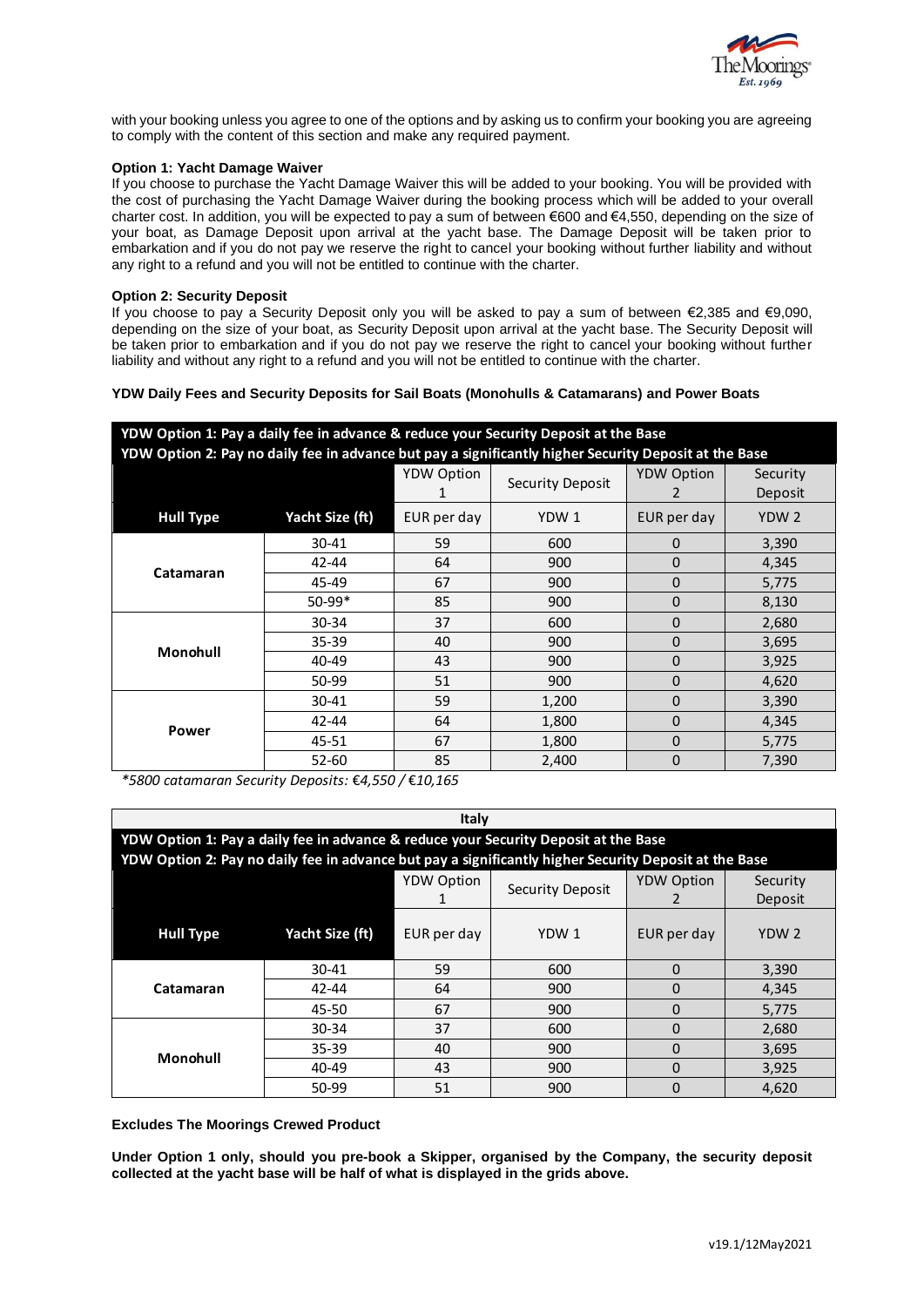

### **Please note: Customers who have acquired their own Yacht Damage Waiver via a third party will be required to pay the Security Deposit listed under Option 2 upon arrival at the base.**

9.4 The Security Deposit payable under Option 1 or Option 2 can be paid in cash, by debit card or credit card.

9.5 The Security Deposit paid under either Option 1 or Option 2 will be used as security for any loss or damages suffered by the Company as a result of any breach by you of these booking conditions and any damage caused to the yacht or its contents during the period of your arrangements. You cannot apply or deduct any portion of the damage deposit from the final balance payable for your arrangements.

### *You will be asked to sign a form before embarkation confirming that you fully understand your obligations in the event of any loss or damage to the vessel, ancillary equipment or third party property.*

9.6 On return of the yacht to the base following the charter period and following inspection of the yacht by our base staff, in the event that we are satisfied that there is no apparent damage to the yacht on its return from you, our base staff shall, where applicable, refund the relevant Security Deposit paid by you (please note that Option 1 prepaid monies will not be refunded) to you as soon as reasonably possible.

9.7 In the event that we determine that accidental damage or loss was caused to the yacht and/or its contents during the period of your arrangements, you will be liable to us for all losses and damages incurred by us as a result up to the value of the security deposit left at the base. In the event that we determine that damage or loss was caused to the yacht and/or its contents during the period of your arrangements as a result of your gross negligence or reckless conduct, you will be liable to us for all losses and damages incurred by us as a result. In both instances we reserve the right to retain, where applicable, part or all of the relevant security deposit paid by you. We may use all or part of the damage deposit paid by you to repair any damage caused to the yacht or its contents during the period of your arrangements, including without limitation the costs involved in lifting the yacht for a full inspection to assess the damage to the yacht.

9.8 Retention of the security deposit will not in any way limit or prejudice any claim which we may have over and above the sum of the security deposit paid by you where the loss or damage was caused or contributed to by your gross negligence or reckless conduct and in these circumstances you will remain liable to us for the balance of any such losses or damages incurred by us over and above the sum of the damage deposit paid by you. In the event that the losses or damages suffered by us as a result of any breach by you of these booking conditions and any damage caused to the yacht or its contents during the period of your arrangements is less than the relevant damage deposit/Security Deposit paid by you, we shall refund, as relevant, part of the Security Deposit paid by you to you as soon as reasonably possible after the damage has been repaired or the repair costs have been ascertained. In the event of any disagreement over damage or loss, we shall retain the relevant Security Deposit paid by you until the matter is resolved. **Please note that if loss or damage caused by your gross negligence or reckless** conduct is in excess of the level of the damage deposit we reserve the right to pursue a claim against you **for the full extent of our loss.**

9.9 For the avoidance of doubt, where we make any refund to you of the relevant Damage Deposit paid by you, any Yacht Damage Waiver fees also paid by you will not be refunded.

9.10 Customers choosing to participate in sailing regattas will be required to pay a non-refundable race supplement in advance plus an additional Damage Deposit (for Option 1) or Security Deposit (for Option 2) payable at the base for rigging or collision damage. This is payable by credit or debit card and the Damage Deposit will be in addition to the relevant Yacht Damage Waiver. All clients planning to participate in a sailing regatta are required to obtain prior consent from us. Please call the sales team for more details of the individual Regattas available and the relevant terms associated to each. Please note the race supplement is a charge omitted from any discount.

## **10. Visa, Health, Passport, Travel Documentation**

10.1 It is essential that you ascertain whether or not you can obtain relevant visas and inoculations before making your booking, particularly for late bookings. Whilst we are able to provide basic advice to clients regarding passports and visa requirements, you should check with the appropriate embassy, consulate or local Foreign Office for the exact requirements for your chosen charter and date of travel. It is your responsibility to ensure that you have the correct passport and visas to gain access to any country/region included in the travel arrangements which you purchase from us. If you fail to do so, we have no liability to you for any cost, loss or damage which you suffer, nor will we refund you the cost of any unused portion of your travel arrangements. In some cases, countries will refuse entry to clients who have criminal records. Should you be concerned about this, please check with the embassy or consulate of the countries to which you are travelling. The lead name is entirely responsible for ensuring that all members of the group have the correct and valid documentation for travel. We cannot accept responsibility for any failure to comply resulting in any costs or fines being incurred and we advise you to check with your passport office or the consulate in question if you have any queries. Clients travelling overland to certain destinations may need to also pass through controls of other countries en-route so this should be allowed for with any passport/visa applications.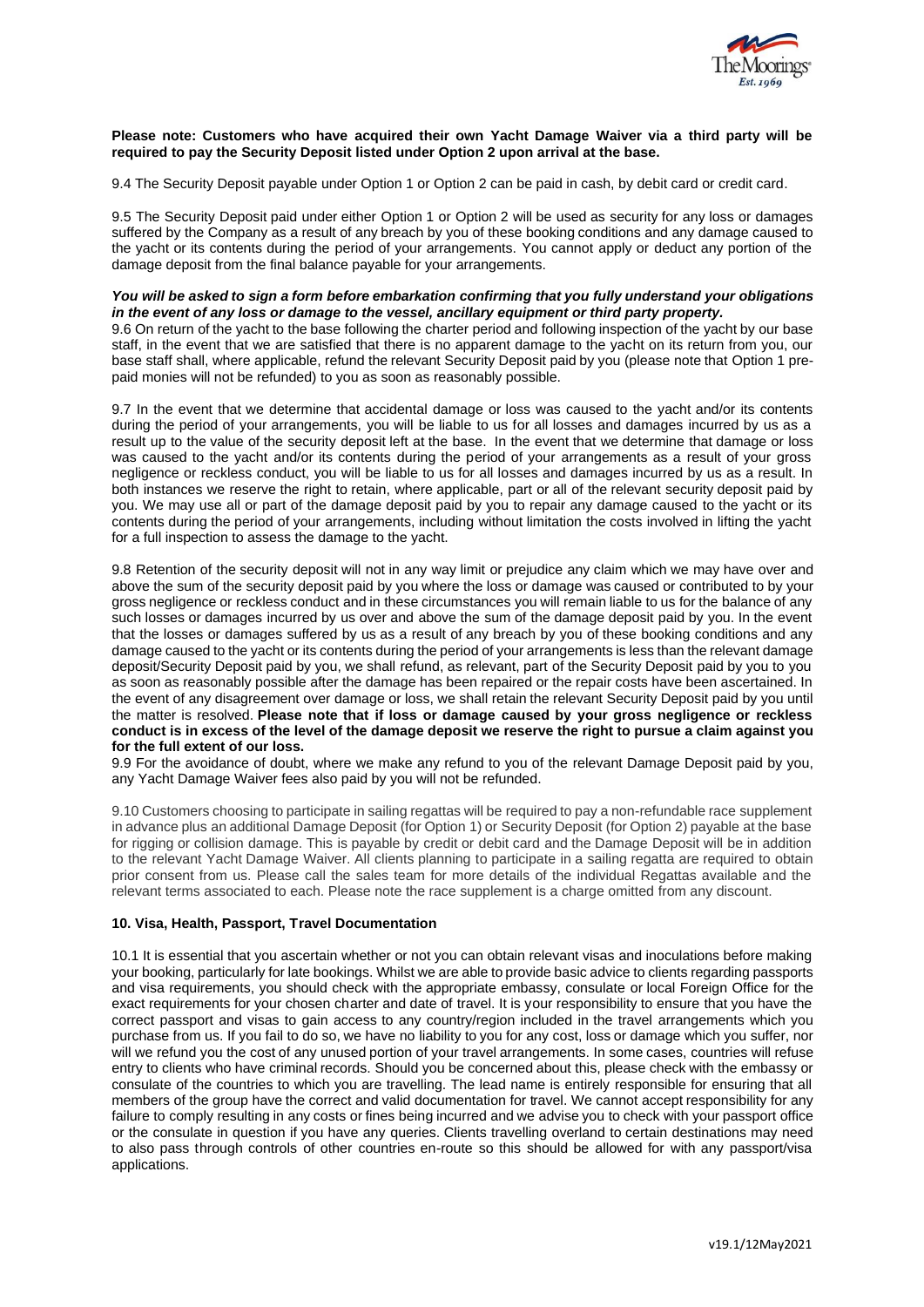

10.2 We are able to advise on mandatory health requirements; however, we are not medical experts. It is your responsibility to ensure that you obtain proper and detailed medical advice at least two months prior to travel for the latest health requirements, recommendations for your destination and any costs. You should check this information at least 2 months before departure and again within 14 days of travel. Where you do not do so and either are not allowed to enter any country, or suffer personal injury or death as a result, we have no liability to you for any cost, loss or damage which you suffer nor will we refund you the cost of any unused portion of your travel arrangements. Clients with existing medical problems, pregnant women and anyone who has recently visited other countries should check requirements with their general practitioner.

10.3 When assessing whether charters will operate we use information from our local offices in conjunction with advice from the local Foreign and Commonwealth Office and other relevant government bodies. It is your responsibility to acquaint yourself with the travel advice provided by these government bodies.

10.4 When travelling to Canada you must check with your foreign office and the Canadian authorities that you have the correct passport and comply with the visa requirements. Under Canada's eTA program, citizens from countries other than the United States, who do not need a visa to enter Canada, will need to obtain an online authorization before flying to Canada, unless otherwise exempted. The earlier travellers get their eTA, the sooner they will benefit from knowing they have been pre-screened to enter Canada. A fee of \$7 is payable for processing an application for an electronic travel authorization. An application for an electronic travel authorization must be made by means of an electronic system that is made available by the Department (Citizenship and Immigration Canada) for that purpose. An electronic travel authorization is valid for a period of five years from the day on which it is issued to the applicant or until the earliest of the following days, if they occur before the end of that period: (a) the day on which the applicant's passport or other travel document expires, (b) the day on which the electronic travel authorization is cancelled, or (c) the day on which a new electronic travel authorization is issued to the applicant

10.5 When assessing whether holidays will operate, we use information from our local offices in conjunction with advice from the Foreign Office and other relevant government bodies. It is your responsibility to acquaint yourself with the travel advice provided by these government bodies. For more information, please visit [www.moorings.de/reisehinweise](http://www.moorings.de/reisehinweise) and the government websites at [www.auswaertiges-amt.de](http://www.auswaertiges-amt.de/) for your destination country.

Without prejudice to the above please bear in mind it is your responsibility to understand entry requirements for the destination. We are obligated to follow local laws and regulations, as are you, and such local laws and regulations may include, but not be limited to, requiring you to self-isolate on-board the Yacht should you develop any symptoms of COVID-19. Please check the Foreign Office for particular requirements for your destination – these could change at any time and without notice. Should you be required to self-isolate on the Yacht then you will be liable to us for the ongoing charter of the Yacht at the same daily rate of your confirmed booking and any other costs we incur in accommodating you beyond the date of your booking.

## **11. Privacy Policy**

11.1 Our Privacy Policy sets out what information we collect, how we collect it, and what we do with it. Our Privacy Policy applies to you and is available on our Website and through other channels. In all your dealings with us you must ensure that others you represent are aware of the content of our Privacy Policy and consent to your acting on their behalf.

## INFORMATION ABOUT YOU

Your Information

This refers to a combination of information such as your name, contact details, travel preferences and special needs/disabilities/dietary requirements that you supply us or is supplied to us, including your social preferences, interests and activities and any information about other persons you represent (such as those on your booking). Your information is collected when you request information from us, contact us (and vice versa), make a booking, use our website(s)/apps, link to or from our website(s)/apps, connect with us via social media and any other engagement we or our business partners have with you.

We will update your information whenever we can to keep it current, accurate and complete.

#### Our Use of Your Information

(1) For the purpose of providing you with our services, including your charter, security, incident/accident management or insurance, etc., we may disclose and process your information outside your country of residence/EEA. In order for you to travel abroad, it may be mandatory (as required by government authorities at the point(s) of departure and/or destination) to disclose and process your information for immigration, border control, security and anti-terrorism purposes, or any other purposes which they determine appropriate. Some countries will only permit travel if you provide your advance passenger data (for example Caricom API and US secure flight data). These requirements may differ depending on your destination and you are advised to check. Even if not mandatory, we may exercise our discretion to assist where appropriate.

(2) We may collect and process your information for the purposes set out below and in our registration with the Office of the Information Commissioner, and disclose the same to our group companies for business purposes and also to companies and our service providers who act as "data processors" on our behalf, or to credit and fraud agencies (some of whom are located outside the EEA). These purposes include administration, service, quality and improvement-related activities, customer care, product innovation and choice, business management,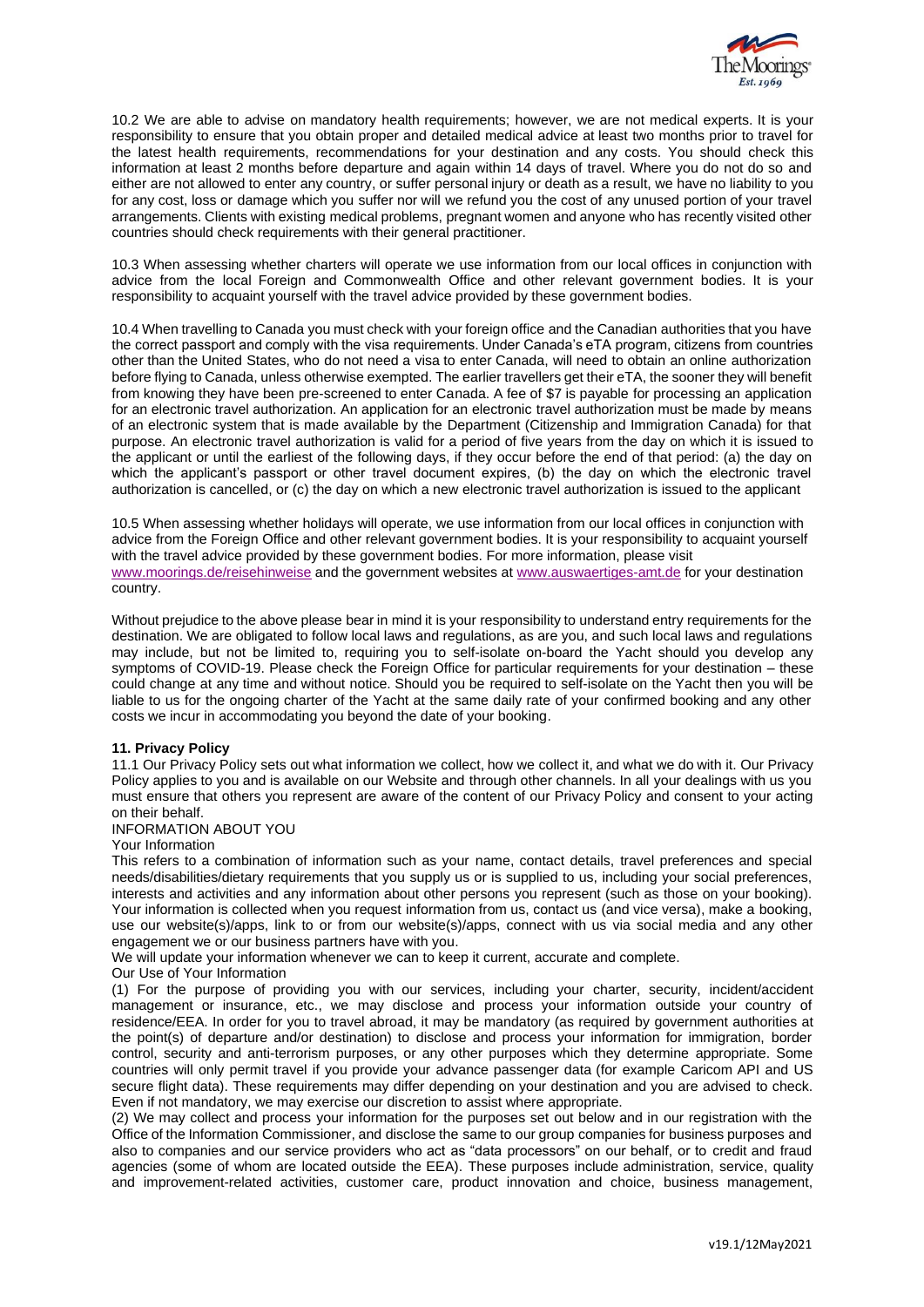

operation and efficiencies, re-organisation/structuring/sale of our business (or group companies), risk assessment/management, security, fraud and crime prevention/ detection, monitoring, research and analysis, social media, reviews, advertising and marketing, loyalty programmes, profiling customer purchasing preferences, activities and trends, dispute resolution/litigation, credit checking and debt collection.

(3) Information (such as health or religion) may be considered "sensitive personal data" under the Data Protection Act 1998. We collect it to provide you with our services, cater to your needs or act in your interest, and we are only prepared to accept sensitive personal data on the condition that we have your **positive consent**. By booking with us you also agree for your insurers, their agents and medical staff to exchange **relevant** information and sensitive personal data with us in circumstances where we/they need to act on your behalf or in the interest of passengers or in an emergency.

If you do not agree to Our Use of Your Information above, we cannot engage/do business with you or accept your booking.

Marketing Material

(1) Using your information, we may from time to time contact you with or make available to you (directly or indirectly) information on offers of goods and services, brochures, new products, forthcoming events or competitions from our charter divisions and our group companies. We will tailor the information you receive or see; this will enable us to make available to you more personalised and relevant communications. We may use innovative technologies and work with business partners to achieve this.

(2) We will assume you agree to e-communications when you make an e-booking or provide us with your email in other situations such as in-store, competitions, promotions, prize draws and social media.

(3) You may indicate your preference regarding receiving third party marketing material and contact. If you agree, you will establish new relationships with these third parties and deal with them directly.

(4) If do not wish to receive such information or would like to change your preference, please refer to point (2) of "Your Rights" below.

Your Rights

(1) On completing our Data Subject Access Request form, you are entitled to a copy of the information we hold about you (for a  $\epsilon$ 10 fee) and to correct any inaccuracies.

(2) You have the right to ask in writing not to receive direct marketing material from us. If available, you can amend your previous preference on our website(s), use our "unsubscribe email", opt-out of personalised emails or refer to our literature containing instructions. Once properly notified by you, we will take steps to stop using your information in this way.

(3) For a list of relevant brands, please send us your request.

Please write to us at Legal, Origin One, 108 High Street, Crawley, West Sussex, UK, RH10 1BD. **Foreign Controls** 

Outside the European Economic Area (EEA), data protection controls may not be as strong as the legal requirements in this country.

USE OF TOOLS/"COOKIES" AND LINKS TO OTHER WEBSITES

If our contact and dealing with you is via our website(s), or other e-platforms where our advertising is displayed, cookies may be used. To find out more about the types of cookies on our website(s), how we use cookies, how to disable them or to change your preference and more, please refer to the information provided on our website(s). other e-platforms may have different options and instructions. By using our website(s), you consent to our use of cookies.

Our website(s) may contain links to third party websites or micro-sites not controlled or owned by us. For example, reference sites or ancillary products and services sites or websites owned by our sister companies. It is your responsibility to check the status of these sites before using them. Please read their applicable terms and conditions, etc. carefully.

MONITORING

To ensure that we carry out your instructions accurately, improve our service and for security and fraud, we may review, monitor and/or record: (1) telephone calls; (2) activities using CCTV in and around our premises; (3) transactions and activities at all points of contact; and (4) web, social media and app traffic, activities, etc. All recordings and derivative materials are and shall remain our sole property.

SECURITY STATEMENT

We have taken all reasonable steps and have in place appropriate security measures to protect your information. CHANGES TO THIS POLICY

Any changes to this Policy will be either posted on our website, brochure and/or made available on request.

## 11.2 DATA NOTICES

**Customer Data:** To provide your arrangements and ensure that it runs smoothly, we (and your agent, if you use one) need to use information such as your name and address, special needs, dietary requirements, etc. Please be informed that we must pass it to suppliers of your arrangements, including transport companies; we may also supply it to security or credit checking companies, and to public authorities such as customs and immigration. When you make this booking, you consent to this information being passed to the relevant people. Information held by your agent is subject to that company's own data protection policy.

**Caricom API Data:** Please note that some or all of the Caricom states listed below have entered into an agreement with the USA whereby advance passenger data, required by and provided to Caricom states for border security purposes, will be passed to the USA Department for Homeland Security for processing on behalf of those Caricom states listed as follows: Anguilla, Antigua and Barbuda, The Bahamas, Barbados, Belize,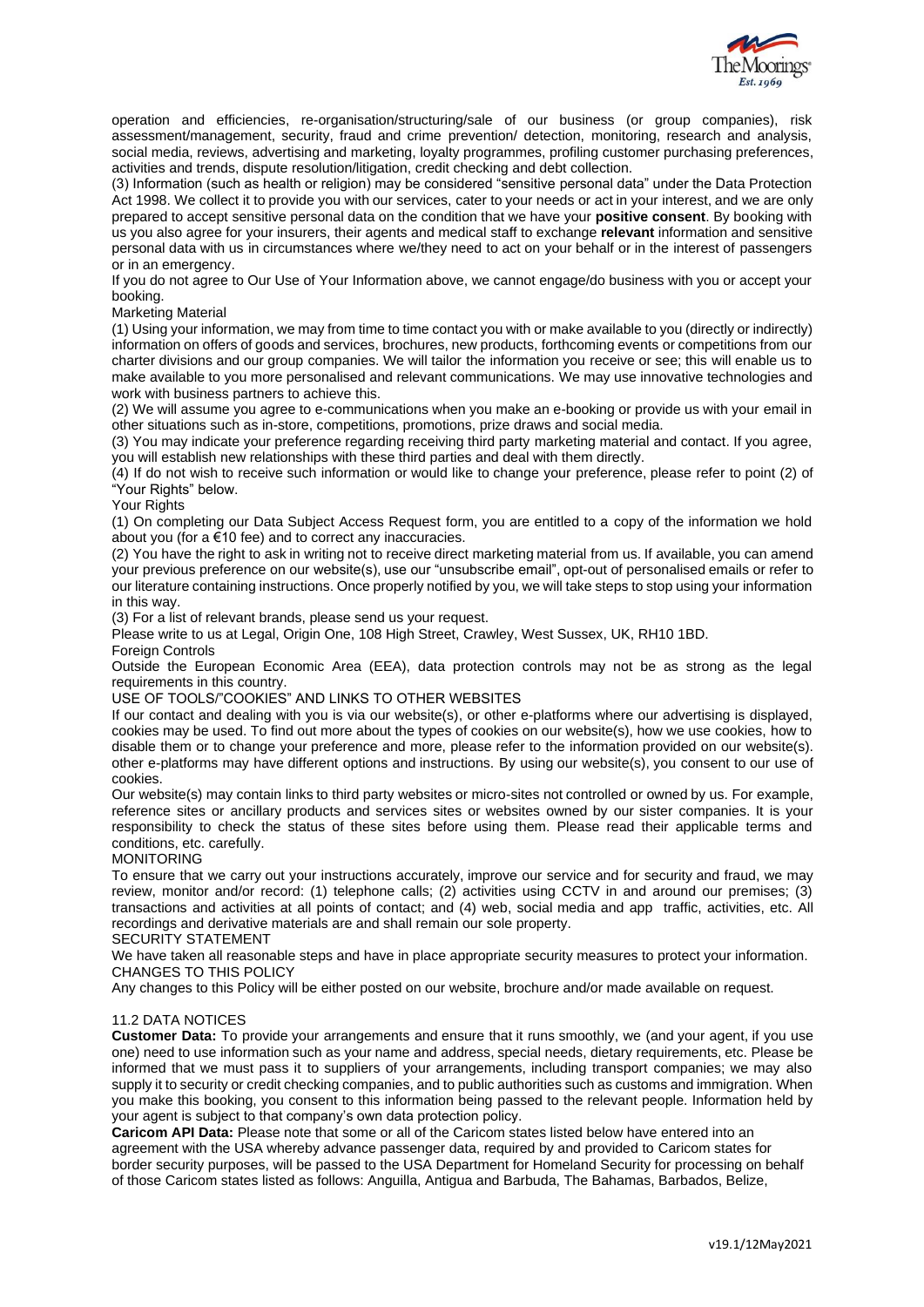

Bermuda, British Virgin Islands, Cayman Islands, Dominica, Grenada, Guyana, Haiti, Jamaica, Montserrat, Saint Lucia, St Kitts and Nevis, St Vincent and the Grenadines, Surinam, Trinidad and Tobago, Turks and Caicos Islands. Collectively members or associate members of 'Caricom'.

**US Secure flight Data:** The Transportation Security Administration (TSA) requires you to provide your full name, date of birth, and gender for the purpose of watch list screening, under the authority of 49 U.S.C. section 114, the Intelligence Reform and Terrorism Prevention Act of 2004 and 49 C.F.R parts 1540 and 1560. You may also provide your Redress Number, if available. Failure to provide your full name, date of birth, and gender may result in denial of transport or denial of authority to enter the boarding area. TSA may share information you provide with law enforcement or intelligence agencies or others under its published system of records notice. For more on TSA privacy policies, or to review the system of records notice and the privacy impact assessment, please see the TSA Web site at [www.tsa.gov.](http://www.tsa.gov/)

11.3 Any likeness or image of you secured or taken on any of our arrangements may be used by the Company without charge in all media (whether now existing or in the future invented) for bona fide promotional or marketing purposes, including without limitation promotional materials of any kind, such as brochures, slides, video shows and the internet.

## **12. Behaviour**

12.1 We reserve the right to refuse to accept you as a customer or continue dealing with you if we, or another person in authority, believe your behaviour is disruptive, causes unnecessary inconvenience, is threatening or abusive, you damage property, you upset, annoy, disturb, or put any other traveller or our staff or agents in any risk or danger, on the telephone, in writing or in person.

12.2. When sailing a Yacht you are obliged to have at least 2 persons on board at all times who must both be 18 years old or over and the skipper must be in charge of the yacht at all times. Should you wish to have only the skipper and someone under the age of 18 then you will need the Company's express written approval. If you are a solo traveller then please speak to the company who can arrange for you to hire a skipper or cook as your second mate on board.

12.3 We cannot be held responsible for under age consumption of alcohol.

12.4 Animals, restricted items and illegal goods will not be permitted on board. Upon such termination our responsibility for your booking ceases and we shall not be liable for any extra costs incurred by you.

12.5 If the skipper of your yacht or any of our marina staff or agents believes that you could be disruptive or that you are suffering from a contagious disease, they can also refuse to let you proceed with your travel arrangements, restrict your movements on board, disembark you from a boat or aircraft, or remove you from your accommodation or excursion.

12.6 Please note you are not permitted to sail/cruise on your yacht during the hours of darkness (which shall run from the start of sunset to sunrise).

12.7 Your trip will be terminated for a breach of these clauses and, upon such termination, our responsibility for your charter ceases and we shall not be liable for any extra costs incurred by you.

12.8 For the purposes of this section reference to "you" or "your" includes any other person in your party.

#### **13. Your Yacht accommodation**

13.1 Any yacht or other accommodation we arrange for you must only be used by those people named on your Confirmation Invoice (or on latest Amendment Invoice issued). You are not allowed to share the yacht or let anyone else stay on board. You are responsible for the cost of any damage caused to your yacht or its contents during your stay. These charges must be met by you and may have to be paid locally.

### **14. Special Requests**

14.1 We will consider special requests when you book. We will tell you whether there is a charge for the request. We can only guarantee requests for which there is a charge, or those that are confirmed in writing. It is your responsibility to advise us of any special requirements. We regret we cannot accept any booking which is conditional upon the fulfilment of a particular request.

### **15. Participation Requirements**

15.1 All clients are expected to satisfy themselves prior to booking that they are fit and able to complete the itinerary of their chosen arrangement.

15.2 Unaccompanied passengers under the age of 18 years need a letter of consent to travel alone from a parent or legal guardian. The minimum age of unaccompanied travel is 16 years of age on the date of departure.